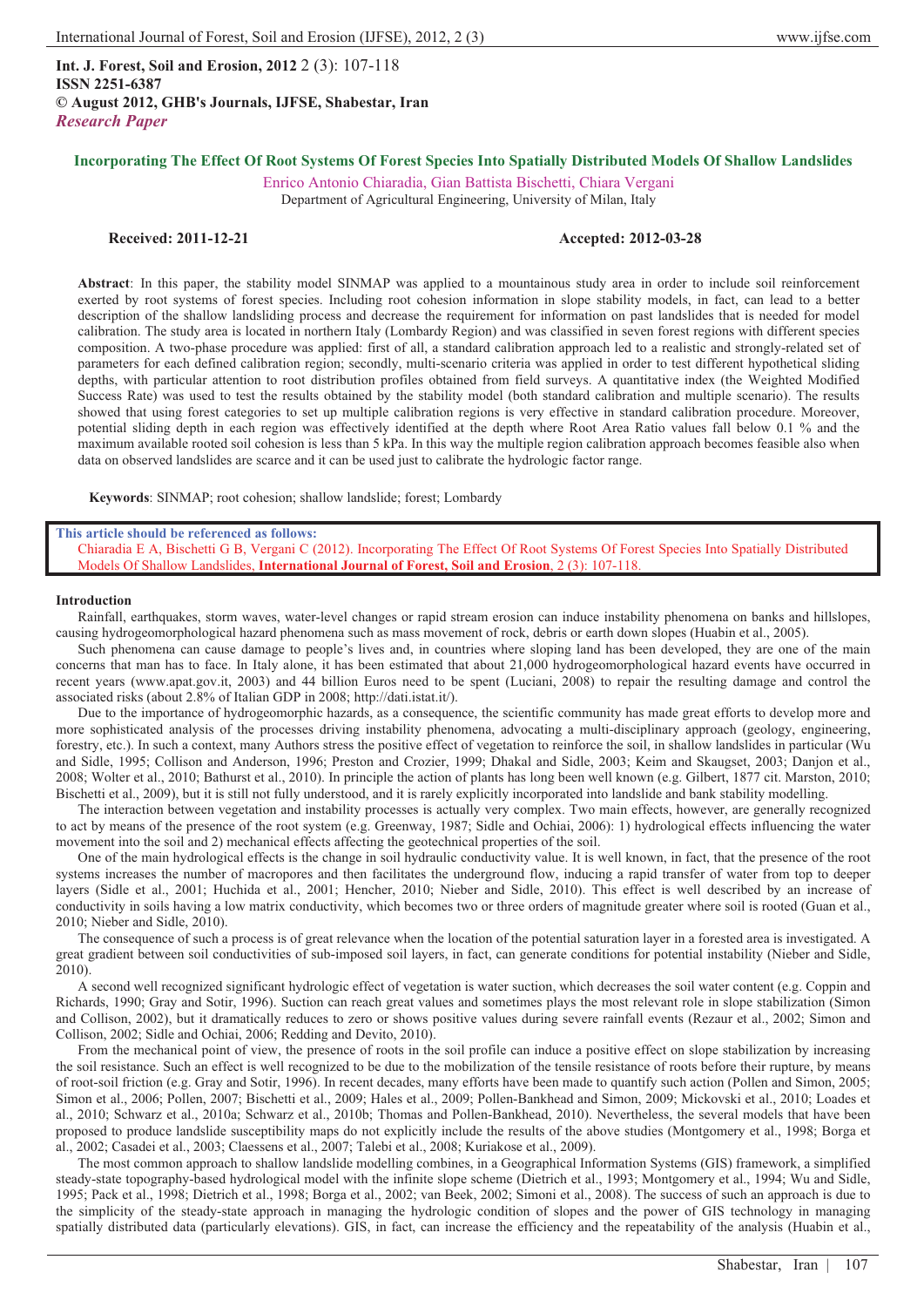2005) and permits us to capture, store and analyse geographical data. This also permits the implementation of different degrees of sophisticated conceptual models, with a relatively low cost in the effort necessary for the analysis.

Physically-based models are the typical approach adopted in landslide hazard mapping and, although several issues affect the modelling results, they have been proven to be very useful (e.g. Dietrich et al., 1998; Wu and Sidle, 1995; Borga et al., 2002; Montgomery et al., 1994; Duan et al., 2000; Pack et al., 1998, 2005; Marston, 2010).

The aim of the present paper is to incorporate information from studies on the root cohesion at different soil depths into space-distributed shallow landslide models.

Root cohesion values were evaluated via tensile resistance models applied by means of root density distributions with depth and root mechanical characteristics, obtained from surveyed data and laboratory tests. Slope stability was estimated by means of one of the most used space-distributed shallow landslide models, the Stability INdex MAPping, SINMAP, framework (Pack et al., 1998; 2005).

The performance of this combined approach was quantitatively measured comparing the model results with past landslides from inventory maps available for the investigated region.

#### **Material and Methods**

#### **The study area**

The study area is a sub-catchment of the River Serio (Val Seriana) located 100 km north-east of Milan (Figure 1). The basin covers about 657 km<sup>2</sup> and its elevation ranges from 270 m a.s.l. as minimum at the outlet, to a maximum of 3054 m a.s.l. The mean hillslope steepness is 30°.

The lithology is mainly limestone (over 40%), dolomite rock (24%), phyllite (16%), clastic sediments (8%), micaschist (5%) and other basic rock, partially or completed outcropped or covered by eluvial and glacial deposits. A true soil map for the whole area is not available, but local studies (AA.VV., 2008) and surveys indicate that in most cases the soil types are generally forest cambisol and regosol.

"Disturbed" forests dominate lower altitudes (from 274 to 1596 m a.s.l.) where the action of man has determined their characteristics; pioneer and invasive species represent a significant component and the most representative species is black locust (*Robinia pseudoacacia* L.). At the same elevation belt, sweet chestnut woods cover isolated areas, indicating a former presence of this species, which in Lombardy was intensively cultivated in the past. At higher elevations, forests are characterized by oak as associations, mainly *quercus-carpinetus* (from 300 to 1945 m a.s.l.) and beech, which colonizes the belt between mild temperate forests and conifers (from 438 to 1894 m a.s.l.). Conifer forests are dominated by Norway spruces (*Picea excelsa* L.) and larch (*Larix decidua* Mill.) with a presence of mountain pine (*Pinus mugo* Turra) at highest altitudes (418 to 2317 m a.s.l.)

#### **The stability model SINMAP**

Stability INdex MAPping model, SINMAP (Pack et al., 1998), was used to determine potential failure areas according to a physical based approach. Among the different models we chose SINMAP because, according to the user guide, "SINMAP can be used for forest planning and management, forest engineering, ..." and it has been developed within a forest context (Pack et al., 2005) The model has been used in its free GIS software MapWindow plugin (Bischetti and Chiaradia, 2010).

SINMAP couples the infinite slope stability model and the assumption of hydrologic steady state to compute pore water pressure in the soil. In the infinite slope stability approach, the Factor of Safety (*FS*) is (Hammond, 1992):

$$
FS = \frac{c_s + c_r + (\gamma_s D - \gamma_w D_w)\cos^2 \beta \text{tg}\phi}{\gamma_s \cdot D \cdot \sin \beta \cdot \cos \beta}
$$
(1)

where (Figure 2)  $c_s$  is the soil cohesion (kPa),  $c_r$  is the additional root cohesion (kPa),  $\gamma_s$  is the soil unit weight (kN/m<sup>3</sup>),  $\gamma_w$  is the water unit weight (kN/m<sup>3</sup>), *D* is the vertical soil depth (m),  $D_w$  is the vertical water depth (m),  $\beta$  is slope angle (°) and  $\phi$  is internal friction angle (°).

Hammond et al. (1992) evaluated the weight of each term in equation 1 and obtained that the most important factors to determine FS are (in top-down order): hillslope angle, depth of soil, frictional angle and cohesion. They also showed that cohesion is the factor that mainly influences FS in the case of thin and steep soils, while for other cases it is the friction angle. In the case of shallow landsliding, then, root cohesion is of crucial importance, particularly in saturated conditions and in cohesionless soils.

Introducing the variables:

$$
C = \frac{c_s + c_r}{h\gamma_s} \qquad \text{(-)}, \qquad r = \frac{\gamma_w}{\gamma_s} \quad \text{(-)}, \qquad w = \frac{D_w}{D} = \frac{h_w}{h} \qquad \text{(-)} \tag{2}
$$

where  $h=D \cos\beta$  is soil thickness. Equation (1) can be rewritten as:

$$
FS = \frac{C + \cos \beta (1 - wr) \text{tg} \phi}{\sin \beta}
$$
 (3)

Adopting the TOPMODEL approach (Beven and Kirkby, 1979) in a modified version, the relative wetness (*w*) is:

$$
w = \min\left(\frac{Ra}{T\sin\beta}, 1\right) \tag{4}
$$

where *T* is the transmissivity  $(m^2/h)$ , *R* is the steady state recharge that is an estimation of the lateral discharge  $(m/h)$ , *a* is the upslope drained area per unit contour length  $(m^2/m)$ .

 $C$ ,  $R/T$  and  $\phi$  (noted as PHI in the SINMAP model) are the calibration parameters of SINMAP and they are introduced as minimum and maximum values, considered uniformly distributed. The user can decide to define a unique uniform region of application of the model with a constant set of calibration parameters (Single Calibration Region method) or identify several sub-areas in which to impose different calibration sets (Multiple Calibration Regions method).

According to the combination of the parameters, the values *FSmin* and *FSmax* can be obtained; on such a basis, to define the level of stability of the terrain, SINMAP introduces a Stability Index (*SI*).

The terrain where  $FS_{min}$  is considered stable and  $SI = FS_{min}$ , where  $FS_{min}$  there is the possibility of failure and *SI* is defined as the probability of *FS* to be greater than 1 (Prob(*FS*>1)); the terrain where  $FS_{m}$  (1, that is Prob(*FS*>1)=0, is considered unconditionally unstable.

Arbitrarily, SINMAP classifies as *stable* the terrain where *SI*>1.5, *moderately stable* where 1.5<*SI*<1.25 and *quasi stable* where 1.25<*SI*<1.0. Where 1.0<*SI*<0.5 and 0.5<*SI*<0, instabilities can occur with different probability; the limits *SI*=0.5 and *SI*=0.0 are called *lower* and *upper*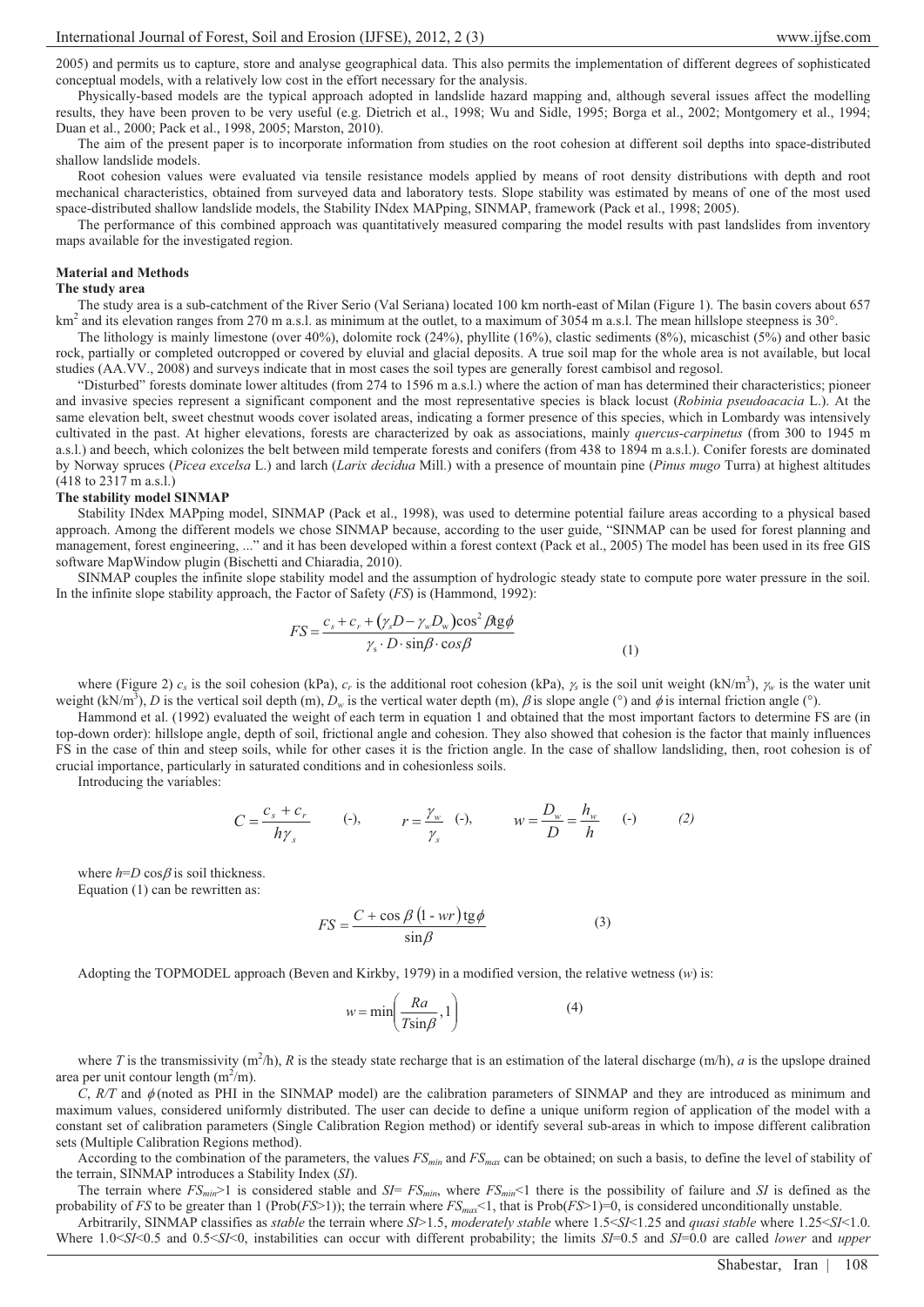*threshold* respectively. Where *SI*<0.0, Pack et al. (1998) argued that such areas, if not failed in reality, must be held in place by forces that are not accounted for in the model (e.g. outcrops or anthropic structures) and they called them *defended*.





**Figure 1. Study area.** Figure 2. Infinite slope stability scheme (after Hammond et al., 2009)

More details about SINMAP are in the original papers of Pack et al. (1998; 2005) and papers dealing with SINMAP application (e.g. Meisina and Scarabelli, 2007; Terhorst and Kreja, 2009, Deb and El-Kadi, 2009; Bischetti and Chiaradia, 2010).

Calibration parameters must be adjusted based on the characteristics of the area and by comparing model results with historical landslides. Calibrating spatially distributed models, however, is a difficult task, especially on a qualitative basis and without an automatic optimization procedure. In the case of SINMAP, the common calibration procedure consists in an iterative manual adjustment of the parameters, based on a visual qualitative assessment of the output with respect to the observed landslides plotted in a Stability Analysis chart, SA Plot (Pack et al., 2005; Deb and El-Kadi, 2009; see Figure 5).

To limit subjectivity in the calibration procedure and to quantitatively evaluate model performance, in recent years several authors have proposed a success rate index, accounting for correctly modelled unstable areas (e.g. Montgomery and Dietrich, 1994; Borga et al., 2002; Duan and Grant, 2000).

According to Borga et al. (2002), two types of error can be identified in modelling slope instabilities: (1) a site is identified by the model as unstable, but no evidence of instability can be observed, (2) a site is predicted as stable, but instabilities have been observed. The first type of error indicates that the model tends to over-predict areas potentially subject to shallow landsliding, whereas the second indicates that the model does not adequately describe the processes that caused the instability process.

In principle, the first type of error may not be a true error because, especially in very steep areas, the predicted unstable condition could occur in the future. The second type of error, on the other hand, may have serious consequences when the considered model is applied to hazard mapping and it must be minimized.

The most common index adopted to evaluate the performance of stability models is the so-called Success Rate (*SR*) (e.g. Montgomery and Dietrich, 1994; Borga et al., 2002; Duan and Grant, 2000), the ratio between the number of observed landslides that have actually occurred in predicted unstable areas  $(NU_R)$  over the total number of observed landslides  $(NU_Q)$ :

$$
SR = NU_R/NU_O \tag{5}
$$

When calibration is carried out in order to maximize *SR*, slope failure is over-predicted (e.g. Borga et al., 2002; Casadei et al., 2003; Huang et al., 2006) and more complex indexes were proposed (Huang et al., 2006; Rosso et al., 2006). In particular Huang et al., (2006) also considered, in addition to the correctly predicted landslides, the successfully predicted stable areas and developed a *Modified Success Rate*, which is an average between the success in predicting unstable and stable areas:

$$
MSR = 0.5SR + 0.5 \frac{S_R}{S_O}
$$
 (6)

where, in a grid-based scheme of terrain,  $S_R$  are the successfully predicted stable cells and  $S_Q$  is the total number of actual stable cells.

Due to the serious consequences of errors of the first type (Carrara et al., 1995), however, Bischetti and Chiaradia (2010) suggested that the two indexes should not have the same weight and introduced a Weighted Modified Success Rate (*WMSR*) as a modification of Huang et al. (2006) and Rosso et al. (2006) indexes:

$$
WMSR = \frac{2 \cdot U_R}{3 \cdot U_O} + \frac{S_R}{3 \cdot S_O} \tag{7}
$$

where  $U<sub>O</sub>$  is the number of observed unstable cells,  $S<sub>O</sub>$  is the number of observed stable cells,  $U<sub>R</sub>$  is the number of rightly simulated unstable cells and  $S_R$  is the number of rightly simulated stable cells.

The WMSR index should give a strong evaluation both of the calibration procedure and of the derived stability maps, overcoming the limits of subjective analysis.

#### **Root cohesion estimation**

To estimate the effect of roots on soil strength, we adopted the approach of Wu (1976) and Waldron (1977), W&W, which is the simplest and most used among those proposed in the literature. The W&W approach was coupled to the Fiber Bundle Model scheme, FBM (Pollen and Simon, 2005), to account for non-simultaneous breaking of the roots crossing the shear surface.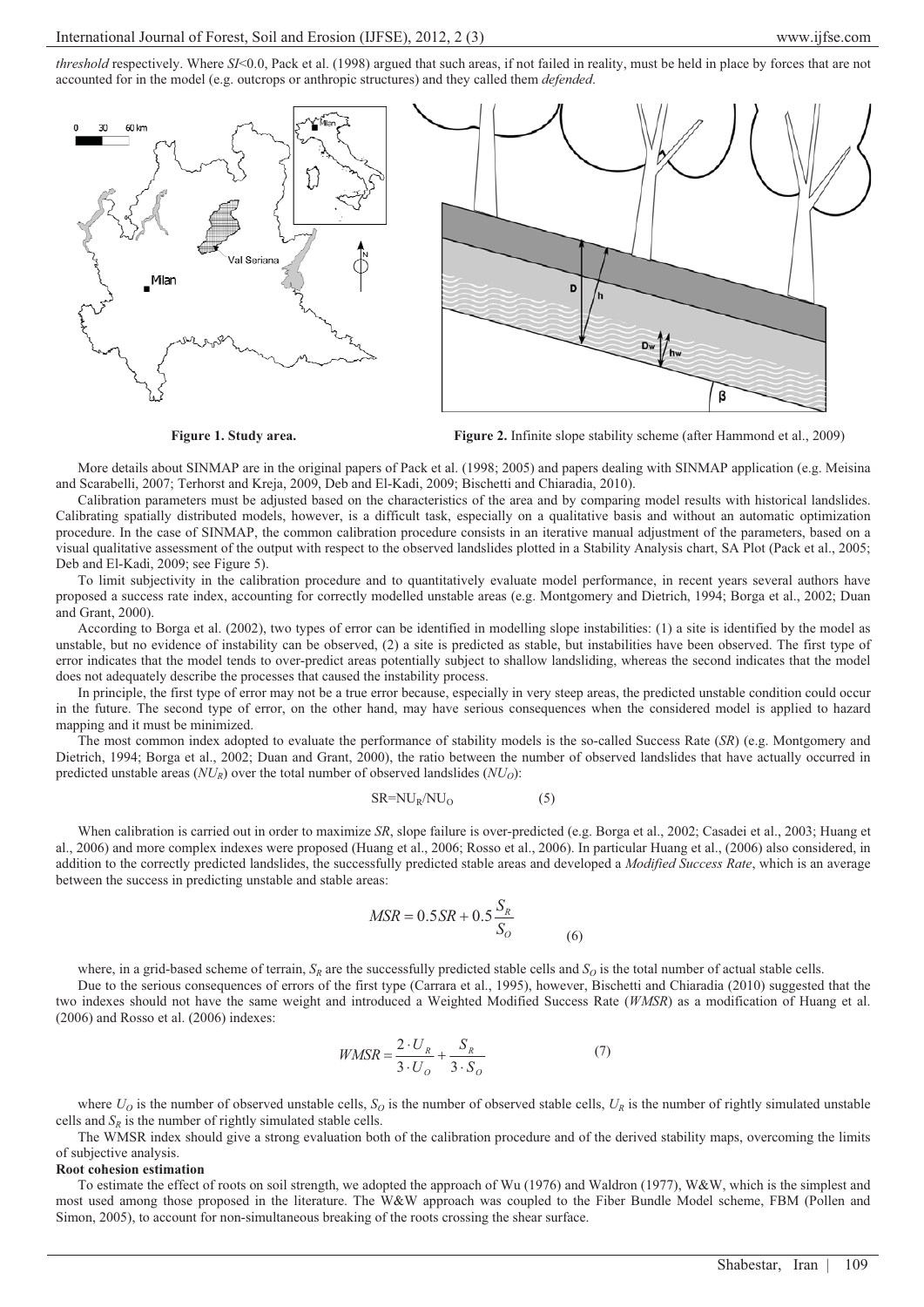According to the W&W approach, root cohesion is a function of the mechanical resistance of each root element and its presence in the soil. Noting as  $T_r$  (MPa) the mechanical resistance of each element (tensile strength) and as  $a$  (mm<sup>2</sup>) the area of its section, the cohesion given by the presence of roots,  $c_r$  (kPa), is given by (Wu, 1976; Waldron, 1977):

$$
c_r = k! \sum_{i=1}^{N} (T_r a_r)_i
$$
 (8)

where *k'* is a parameter that takes into account the inclination of roots in the soil.

Different Authors have assumed *k'* values ranging from 0.7 to 1.2 (Docker and Hubble, 2008); according to Bischetti et al. (2009) we considered a conservative value of one. Equation 8 returns the maximum value of root cohesion, whereas different studies reveal that the actual root reinforcement is less than the theoretical one, because roots exert their maximum resistance at different times (Riestenberg, 1994; Norris, 2005; Docker and Hubble, 2008). The sum of the roots area per reference soil area unit is commonly called the *Root Area Ratio* (RAR).

The FBM approach considers a bundle of parallel fibres loaded parallel to the fibres' direction, characterised by a statistically distributed strength. Fibres fail when the applied load exceeds a threshold value, and as consequence of failure, the load carried by the broken fibres is redistributed among the remaining intact fibres. This load redistribution consists of transferring stress from the broken to the unbroken fibres, inducing secondary failures that, in turn, induce tertiary ruptures, and so on. The failure avalanche terminates when the unbroken fibres are able to withstand the entire load or when the material collapses.

The FBM approach is affected by some critical issues (Bischetti et al., 2009), but at the moment it can be considered the most reliable in describing the process of non-simultaneous rupture of roots.

There are several ways to apply the FBM approach to the rooted soil condition (Thomas and Pollen-Bankhead, 2009); in our case we used a uniform and size-independent distribution of forces acting on the portion of rooted soil. The first assumption hypothesizes that the force distribution is not related to the position of the last-broken root; the second hypothesis assigns a constant value of stress force to each survived root, independently from its size.

In forests, generally, the plant density is high enough to cause root systems to overlap, making a dense root network which binds one plant to another. Generally, in fact, a continuous mattress of roots permeates the forest soil (Sakals and Sidle, 2004; Faser et al., 2005, Brisson and Reynolds, 1994; Casper et al., 2003; Schwarz et al., 2010b).

In such a context, when a layer of soil slips down, two shear surfaces have to be considered: a basal surface at depth z and a vertical (or lateral) surface between the soil surface and z (Schmidt et al., 2001; Roering et al., 2003). The whole reinforcement due to the presence of the root system, as a consequence, is due to the contribution of basal and lateral roots,  $C_{rb}$  and  $C_{rl}$  respectively. Bischetti et al. (2005) proposed to use eq. (8) for the basal cohesion estimation, and for the lateral cohesion the following equation:

$$
c_{nl}(Z) = \sum_{j=1}^{M} \left[ c_{rbj} \frac{\Delta z_j}{Z} \right]
$$
 (9)

where *M* is the number of *j* layers of depth  $\Delta z_i$ ; that is, for constant depth classes  $\Delta z$ , the mean value of basal root cohesion along depth *Z*.

Data used in the present work derive from field work analyses executed in sites closed to the study area during a previous research project granted by Regione Lombardia-Agricultural Division.

RAR data were obtained for several dug profiles following the root-wall technique (Burke and Raynal 1994; Schmid and Kazda 2001, 2002; Vinceti et al., 1998; Xu et al., 1997) and applying image analysis (Vogt and Persson, 1991). For each image, roots were manually digitized, obtaining RAR values at depth increments of 10 cm (Bischetti et al., 2009).

Tensile strength of roots was obtained applying the testing procedure described in Bischetti et al. (2003, 2009). Roots were collected from each profile and either immediately tested or preserved in a 15% alcohol solution for some weeks without losses of mechanical properties (Meyer and Gottsche, 1971; Bischetti et al., 2005).

Finally, knowing the Tr and RAR values, root cohesion is determined by applying the model of W&W, coupled with FBM, according to Bischetti et al. (2009).

#### **Including root cohesion into SINMAP**

In a raster-based GIS framework, each cell of dimension *l* represents a portion of land where characteristics are homogeneous. In forested hillslopes, root density is commonly so high that resistance forces are over 10 times the proper soil cohesion (e.g. Abernethy and Rutherford, 2001; Schmidt et al., 2001; Bischetti et al., 2005; Bischetti et al., 2009; Hales et al., 2009), supporting the assumptions that the rooted layer of the whole cell works as a unique, homogeneous material and that it interacts with the adjacent cells.

Schmidt et al. (2001) introduced the effect of lateral roots cohesion,  $c_{rl}$ , in the infinite slope equilibrium formula (eq. 1), considering a lateral area,  $A_l$ , and a basal area,  $A_b$  where the basal root cohesion,  $C_{rb}$ , works:

$$
FS = \frac{A_b c_s + A_b c_{rb} + A_l c_{rl} + A_b (\gamma_s D - \gamma_w D_w) \cos^2 \beta t g \phi}{A_b \gamma_s \cdot D \cdot \sin \beta \cdot \cos \beta}
$$
(10)

Rewriting eq. 10 in the form of SINMAP (eq. 3), the Factor of Safety becomes:

$$
FS = \frac{A_b \left(c_s + c_{rb} + \frac{A_l}{A_b} c_{rl}\right)}{A_b \gamma_s \cdot D \cdot \sin \beta \cdot \cos \beta} + \frac{A_b \left(\gamma_s D - \gamma_w D_w\right) \cos^2 \beta \text{tg} \phi}{A_b \gamma_s \cdot D \cdot \sin \beta \cdot \cos \beta} \tag{11}
$$

and the SINMAP cohesion factor, *C* (see eq. 2) assumes the form:

$$
C = \frac{c_s + c_{rb} + \frac{A_l}{A_b}c_{rl}}{\gamma_s \cdot h} = \frac{c_s + c_{rb} + 3\frac{D_l}{\gamma_s \cdot h}c_{rl}}{\gamma_s \cdot h}
$$
(12)

where the influence of lateral roots for a pixel size block is estimated as  $A/\lambda_b$  of lateral root cohesion value;  $A_l$  is calculated as three times the pixel dimension (*l*) times the depth of the sliding surface in order to consider the effect of all the roots surrounding the sliding block and  $A_b$  is  $l^2$ . In applying SINMAP, shear surface depth setting is a key point as expressed in eq. 2 and 12.

**Workflow: model setup and evaluation of different sliding depth** 

Application of the stability model to the study area in order to investigate the effect of root systems on slope stability is described in the workflow of Figure 3.

First of all (step 1 in Figure 3), a Multiple Calibration Region of the model was carried out working on a set of calibration parameters (PHI, *C* and *T/R*), different for each calibration region according to forest classes (see the study area section): 1) Evergreen coniferous forests, 2) Hydric forests, 3) Sweet chestnut woods, 4) European beech woods, 5) Anthropic "disturbed" forest, 6) Deciduous coniferous forests and 7) Thermophilous forests.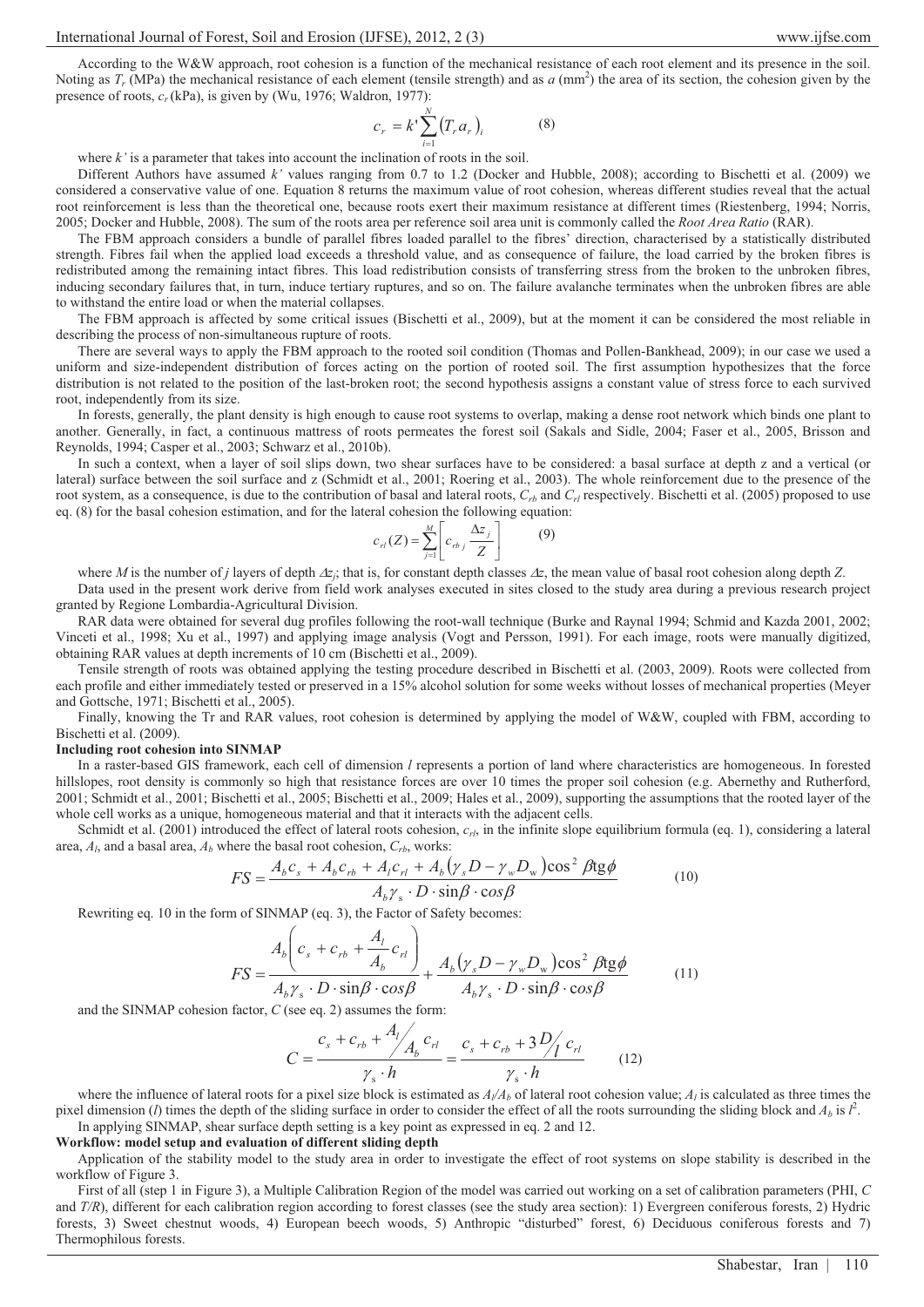

A regular grid size DEM with 20 m spacing (Territorial Information System of Regione Lombardia) was used for elevation. Past shallow landslides needed for model calibration and validation come from the landslide inventory of Regione Lombardia, IFFI (Ceriani and Fossati., 2006); a total of 101 events, dating from 1982, were taken into account and each event has been represented by a point marker.

Geotechnical properties have been assumed to be the same for all regions. Soil cohesion has been taken as negligible, soil friction angle (PHI) ranging between 20 $^{\circ}$  and 30 $^{\circ}$  (AA.VV., 2008) and soil unit density 20 kN/m<sup>3</sup> (Tofani et al., 2006).

The results of step 1 were: 1) the calibrated threshold values of *T/R* and *C* parameters (PHI values were taken as fixed), 2) the WMSR index for each calibration region and 3) stability index (SI) and saturation maps.

multi-scenario approach was implemented (step 2 in Figure 3) starting from the root profile analysis. Root Area Ratio (RAR) and  $T_r$  were collected from field surveys and laboratory tests, and root cohesion values were estimated by the method previously illustrated. For each of the seven calibration regions the minimum and maximum value of  $c_r$  was calculated for each depth class (from 0.05 to 2.05 meters in depth) and SINMAP was run under 21 scenarios.

Minimum and maximum cohesion values at each depth were turned into *C* parameters, including the local cell-specific value of slope. The minimum *C* value was obtained considering only root basal cohesion while maximum values were estimated by eq. 9; in both cases, soil cohesion was considered negligible.

Multi-scenario tests resulted in a set of SI and saturation maps and a set of WMSR.

## **Results**

## **RAR and root cohesion values**

A synthesis of the mean root density and the associated cohesion is reported in Figure 4 where RAR, basal cohesion, Cr bas, and total cohesion, Cr tot, are plotted against depth.

RAR distribution values follow, as is well-known, a decreasing trend with depth; in regions 1, 4, 5 and 6 the trend is very pronounced, whereas in regions 2, 3 and 7 it is less so. In the first case the maximum density near the surface arrives at values close to 1.5-2.0% (total RAR), in the second the values are in the order of 0.5%. In all cases RAR approaches zero between 1.5 and 2.0 m, except for region 6 where roots are not present below 1 m.

Root cohesion (basal and total) decreases according to RAR distribution. As a consequence, maximum values of root cohesion are obviously located near the surface and decrease with depth. Root cohesion ranges between surface layers and 1 m: 15.11 to 1.78 kPa for evergreen coniferous, 12.13 to 1.35 kPa for hydric forests, 4.19 to 1.28 kPa for sweet chestnut woods, 21.76 to 2.43 kPa for European beech, 21.20 to 5.80 kPa for disturbed forests, 3.92 to 0.89 kPa for deciduous conifers, 8.60 to 1.57 kPa for thermophilous forests (Figure 4). Generally root cohesion approaches zero between 1.5 and 2.0 m, except for region 6 (deciduous conifer forest) where there is no root effect below 1 m.

Basal root cohesion reflects the trend of RAR distribution with two differences: 1) cohesion values are affected by a lower variability with respect to RAR along the descending trend, and 2) local increases in root cohesion are apparently not justified by corresponding local RAR values. Both of these effects are a consequence of the distribution of fine roots into soil layers. In the first case, in fact, total RAR values are mainly affected by the presence of thick roots that are not uniformly distributed in the soil profile. In the second case, there is an effect of the distribution of fine roots (which have greater  $T_r$  values), which are concentrated at 40-50 cm below the ground surface in deciduous conifer forests (region 6), whereas they are mainly at 95-135 cm and 75-115 cm in disturbed forests (region 5) and thermophilous forests (region 7) respectively.

distributions vary between different forest category: evergreen coniferous forests, beech woods and deciduous coniferous forests (regions 1, 4 and 6) show a clear difference between the high intensity rooted zone and low intensity-rooted zone; hydric forests, sweet chestnut woods and thermophilous forests (regions 2, 3 and 7) show a uniform descending trend; anthropic "disturbed" forest (region 5) shows a two- step shape with a higher rooted zone until 0.65 m in depth and a decreasing shape to null values after this limit.

Due to the relatively small influence of the lateral surface with respect to the basal area of an hypothetical sliding cell-size block, differences between basal and total cohesion values (the last calculated as summation between basal and a weighted portion of the lateral cohesion, see eq. 12) are generally very small.

## **Standard SINMAP calibration**

Charts of the relation between slope and contributing area for each calibration region (Pack et al., 1998; 2005) are reported in Figure 7: vertical lines represent stability index threshold and horizontal lines are saturation limits. The best fitting condition is obtained when most of landslide phenomena (black points in Figure 7) fall between the lower threshold (FS = 1.0) and defended (FS = 0.0) breaking lines. The best calibration condition happens when most of the landslides fall into the higher threshold class (e.g. Figure 7, region 7). In some cases, however, past landslides fall into stable classes (e.g. Figure 7, regions 1, 2, 4, 7) or defended areas (e.g. Figure 7, regions 1, 7); such cases should be considered as failures of the model settings or limits in the theory.

The parameter values giving the best fit are: *T/R* between 500 and 1000 for all calibration regions, *C* (minimum and maximum) varying considerably between different forest categories:  $0.17 - 0.26$  (region 1),  $0.0 - 0.36$  (region 2),  $0.09 - 0.17$  (region 3),  $0.13 - 0.54$  (region 4),  $0.0 - 0.09$ 0.13 (region 5), 0.1 – 0.1 (region 6), 0.12 – 0.27 (region 7). Region 6 shows a unique value of *C*, i.e. all the variability is given by the PHI extremes.

The Modified Weighted Success Rates, MWSR, giving a measure of goodness of the calibration procedure, are: 63% (region 1), 43% (region 2), 58% (region 3), 63% (region 4), 74% (region 5), 70% (region 6), 63% (region 7). The average score is 62%.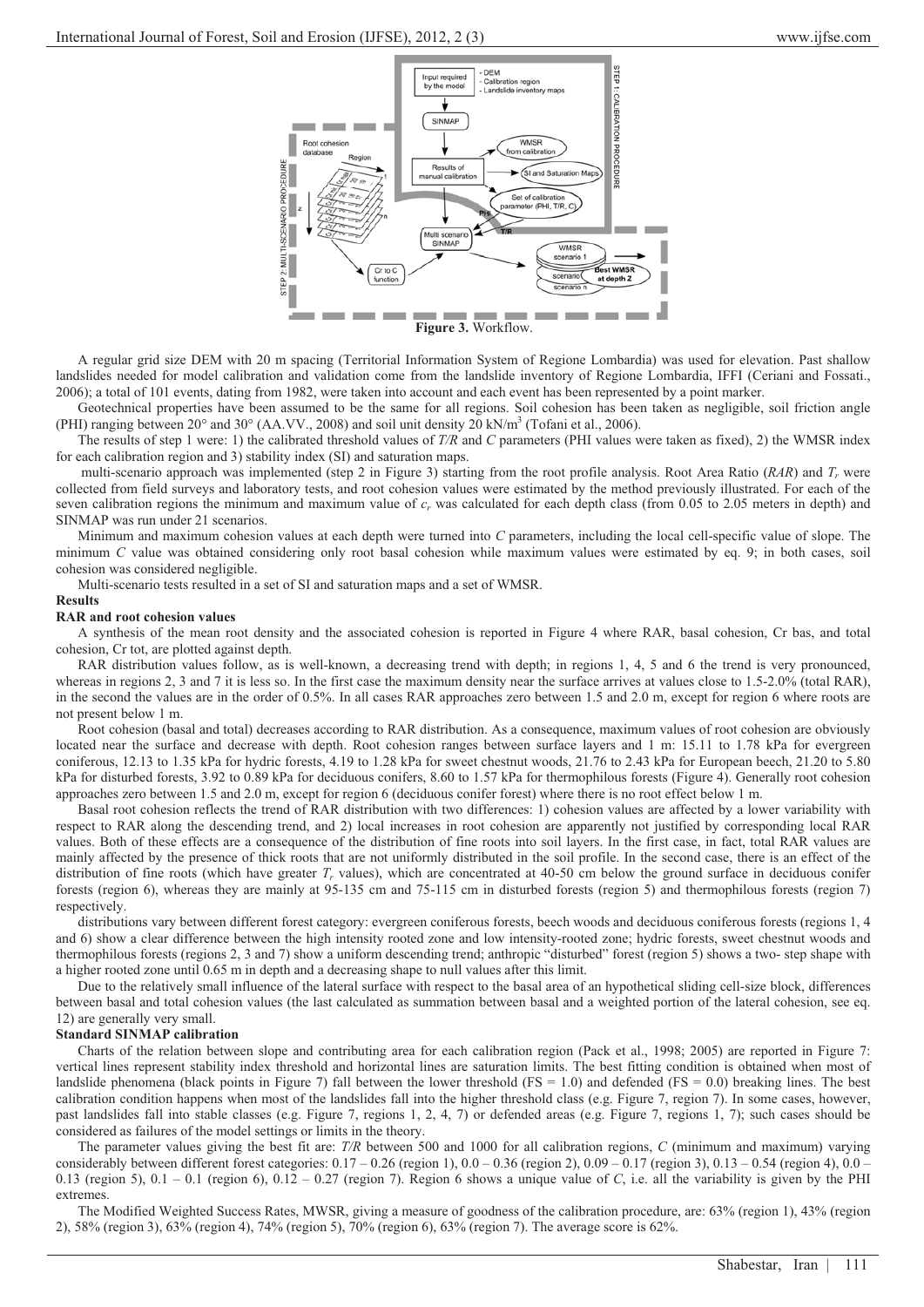Statistics from the calibration scenario, as reported in Table 1, show, according to the SI classes, how most of the land covered by forest is susceptible to manifest instability: 59% (region 1), 81% (region 2), 65% (region 3), 87% (region 4), 55% (region 5), 34% (region 6) and 70% (region 7). Only region 6 shows an instability region percentage less than 50%, but only because a consistent part of this region (56%) is characterized by defended areas (most of them rocks). Regions can be also ordered by their landslide density (Table 1): deciduous coniferous forests (region 6 - 0.09 landslides/km<sup>2</sup>), evergreen coniferous forests (region 1 - 0.12 landslides/km<sup>2</sup>), European beech woods (region 4 - 0.16 landslides/km<sup>2</sup>), thermophilous forests (region 7 - 0.23 landslides/km<sup>2</sup>), sweet chestnut woods (region  $3 - 0.24$  landslides/km<sup>2</sup>), anthropic "disturbed" forests (region 5 - 0.43 landslides/km<sup>2</sup>), and hydric forests (region 2 - 0.46 landslides/km<sup>2</sup>)



 **Figure 4.** Average total RAR, basal and total cohesion for each depth class and calibration region; horizontal grey lines indicate significant changes in total RAR distribution (threshold value = 0.1%), black dot and dashed lines are the depth with the best WMSR for each calibration region ( $* =$  total RAR values exceed the limit of 2%).

## **Multiple depth scenarios results**

According to the workflow (Figure 3 - step 2), for each set of root cohesion values obtained by field and laboratory data (Figure 4), different shearing depths were considered in order to obtain different *C* values and to run SINMAP under different scenarios. The model performance (in terms of the resulting WMSR) for each depth and calibration region is presented in Figure 6 and Table 2.

WMSR values show a difference in model performance with depth. At small values of depth (i.e. the most superficial soil layer), WMSR is always low; the value of 33% obtained in any case means that only stable areas are correctly modelled by SINMAP, i.e. all the region (or most of it) falls into the stable class.

At deeper layers the model's performance varies; in some cases WMSR is higher (about 60%), in others it is the same and in others again it is lower (less than 20%).

Maximum WMSR values are generally comparable with WMSR obtained from the complete calibration procedure, except for regions 4 and 5, where the values differ for over 10% of the scores with respect to standard calibration.

The best performance (highest WMSR value) of the model for the different regions was obtained for depth values that were relatively constant, ranging between 55 and 75 cm, except for region 5 (anthropic "disturbed" forest) where the maximum is at 145 cm in depth.

In Table 3, total RAR, root cohesion and *C* factor thresholds are reported for each "best WMSR depth". Note that the SINMAP cohesion factor is calculated locally for each grid cell, while in Table 3, the *C* factors are determined assuming the average terrain slope calculated in each calibration region.

## **Discussion**

# **RAR distribution and root cohesion value**

As shown in Figure 4, root density, expressed by RAR, follows a decreasing trend, as commonly reported in many studies (e.g. Bischetti et al., 2005; 2009; Macinnis-Ng et al., 2009; Abdi et al., 2010). Differences related to forest category (at least for the considered species) can be significant in terms of both maximum values and rate of decreasing with depth. Evergreen coniferous and deciduous forests, European beech woods and anthropic forests show the highest values of total RAR (maximum values exceed 2%), whereas hydric forests, sweet chestnut woods and thermophilous forests have maximum RAR values less than 1%.

In terms of depth, instead, all forest categories have roots at depth between 1.5 and 2.0 m, except deciduous coniferous forests where roots stop at about 1 m.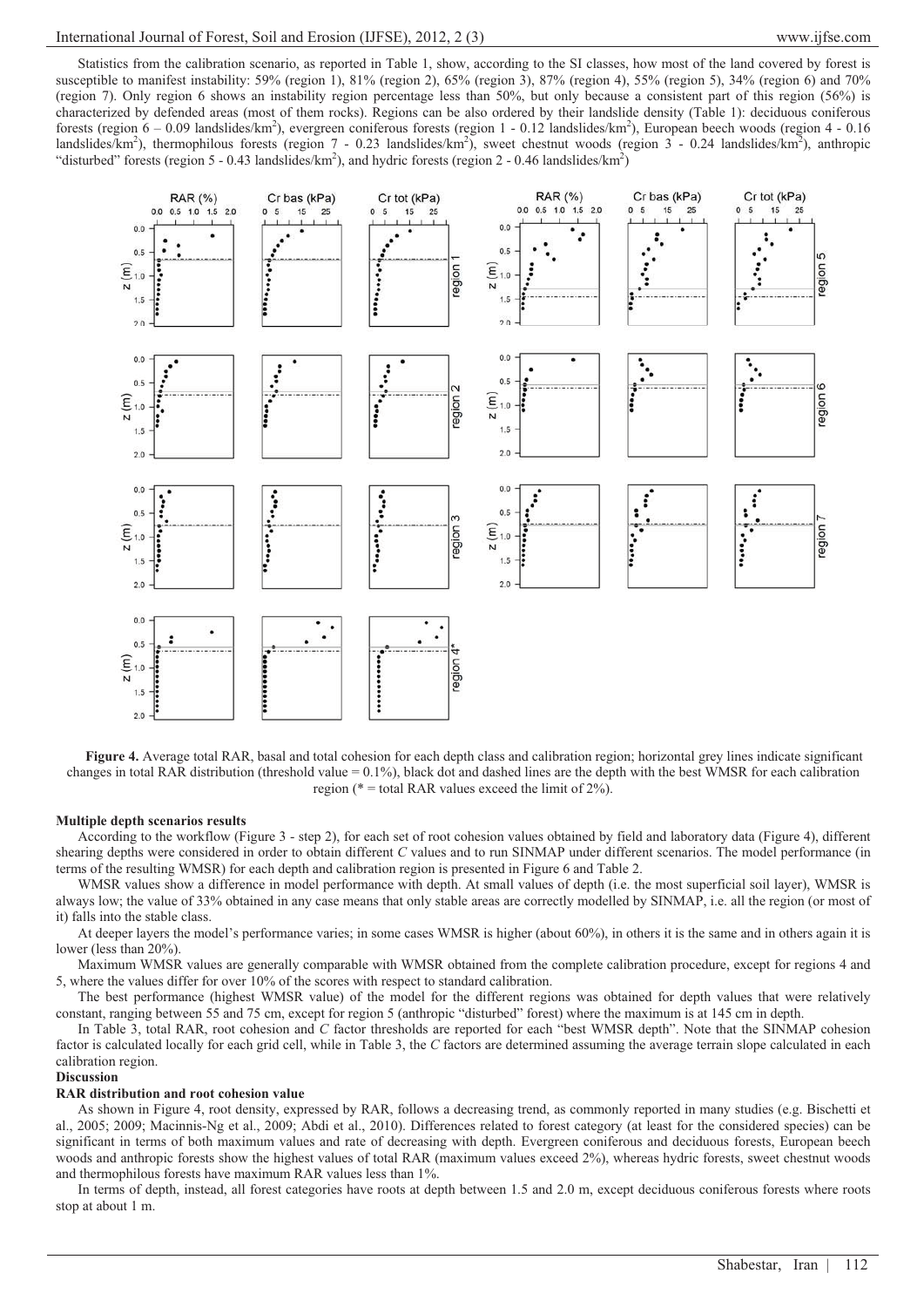|                     | Stable           | Moderately<br>Stable |                  | Quasi-stable Lower Threshold | Upper Threshold Defended |                  | Total          |
|---------------------|------------------|----------------------|------------------|------------------------------|--------------------------|------------------|----------------|
| Region 1            |                  |                      |                  |                              |                          |                  |                |
| Area [km^2]         | 7.682            | 4.622                | 11.000           | 28.501                       | 27.520                   | 14.276           | 93.600         |
| % of Region         | 8                | 5                    | 12               | 30                           | 29                       | 15               | 100            |
| #Landslides         | 1                | $\mathbf{0}$         | $\mathbf{0}$     | 5                            | 4                        | $\mathbf{1}$     | 11             |
| % of slides         | 9                | $\mathbf{0}$         | $\boldsymbol{0}$ | 45                           | 36                       | 9                | 100            |
| LS Density [#/km^2] | 0.13             | 0.00                 | 0.00             | 0.18                         | 0.15                     | 0.07             | 0.12           |
| Region 2            |                  |                      |                  |                              |                          |                  |                |
| Area [km^2]         | 2.436            | 0.479                | 0.866            | 10.138                       | 12.696                   | 1.858            | 28.474         |
| % of Region         | 9                | $\overline{c}$       | 3                | 36                           | 45                       | 7                | 100            |
| #Landslides         | 5                | $\boldsymbol{0}$     | $\mathbf{1}$     | 3                            | $\overline{4}$           | $\mathbf{0}$     | 13             |
| % of slides         | 38               | $\boldsymbol{0}$     | $\,$ 8 $\,$      | 23                           | 31                       | $\boldsymbol{0}$ | 100            |
| LS Density [#/km^2] | 2.05             | 0.00                 | 1.16             | 0.30                         | 0.32                     | 0.00             | 0.46           |
| Region 3            |                  |                      |                  |                              |                          |                  |                |
| Area [km^2]         | 1.032            | 0.524                | 1.525            | 5.824                        | 7.73                     | 4.521            | 21.156         |
| % of Region         | 5                | $\overline{2}$       | 7                | 28                           | 37                       | 21               | 100            |
| #Landslides         | $\mathbf{1}$     | $\boldsymbol{0}$     | $\boldsymbol{0}$ | $\overline{c}$               | 2                        | $\boldsymbol{0}$ | $\mathfrak s$  |
| % of slides         | 20               | $\mathbf{0}$         | $\boldsymbol{0}$ | 40                           | 40                       | $\mathbf{0}$     | 100            |
| LS Density [#/km^2] | 0.97             | $0.00\,$             | $0.00\,$         | 0.34                         | 0.26                     | $0.00\,$         | 0.24           |
| Region 4            |                  |                      |                  |                              |                          |                  |                |
| Area [km^2]         | 2.522            | 1.314                | 3.452            | 39.284                       | 15.854                   | 1.24             | 63.666         |
| % of Region         | $\overline{4}$   | $\overline{c}$       | 5                | 62                           | 25                       | 2                | 100            |
| #Landslides         | $\boldsymbol{0}$ | $\mathbf{0}$         | 1                | 7                            | $\overline{2}$           | $\mathbf{0}$     | 10             |
| % of slides         | $\boldsymbol{0}$ | $\mathbf{0}$         | 10               | 70                           | 20                       | $\boldsymbol{0}$ | 100            |
| LS Density [#/km^2] | $0.00\,$         | 0.00                 | 0.29             | $0.18\,$                     | 0.13                     | $0.00\,$         | 0.16           |
| Region 5            |                  |                      |                  |                              |                          |                  |                |
| Area [km^2]         | 1.156            | 0.32                 | 0.62             | 2.34                         | 2.801                    | 2.046            | 9.284          |
| % of Region         | 12               | 3                    | 7                | 25                           | 30                       | 22               | 100            |
| #Landslides         | $\boldsymbol{0}$ | $\boldsymbol{0}$     | $\boldsymbol{0}$ | 3                            | $\mathbf{1}$             | $\boldsymbol{0}$ | $\overline{4}$ |
| $%$ of slides       | $\boldsymbol{0}$ | $\boldsymbol{0}$     | $\boldsymbol{0}$ | $75\,$                       | $25\,$                   | $\boldsymbol{0}$ | 100            |
| LS Density [#/km^2] | $0.00\,$         | $0.00\,$             | $0.00\,$         | 1.28                         | 0.36                     | $0.00\,$         | 0.43           |
| Region 6            |                  |                      |                  |                              |                          |                  |                |
| Area [km^2]         | 0.412            | 0.246                | 0.598            | 1.284                        | 2.395                    | 6.169            | 11.104         |
| % of Region         | 4                | 2                    | 5                | 12                           | $22\,$                   | 56               | 100            |
| #Landslides         | $\boldsymbol{0}$ | $\boldsymbol{0}$     | $\boldsymbol{0}$ | 1                            | $\overline{0}$           | $\overline{0}$   | $\,1$          |
| $%$ of slides       | $\boldsymbol{0}$ | $\boldsymbol{0}$     | $\boldsymbol{0}$ | 100                          | $\boldsymbol{0}$         | $\boldsymbol{0}$ | 100            |
| LS Density [#/km^2] | $0.00\,$         | $0.00\,$             | $0.00\,$         | 0.78                         | 0.00                     | $0.00\,$         | 0.09           |
| Region 7            |                  |                      |                  |                              |                          |                  |                |
| Area [km^2]         | 3.348            | 1.544                | 3.966            | 21.951                       | 33.369                   | 14.372           | 78.55          |
| % of Region         | $\overline{4}$   | $\sqrt{2}$           | 5                | $28\,$                       | 42                       | 18               | 100            |
| #Landslides         | $\boldsymbol{0}$ | $\mathbf{1}$         | $\boldsymbol{0}$ | 6                            | $10\,$                   | $\mathbf{1}$     | $18\,$         |
| $%$ of slides       | $\boldsymbol{0}$ | 6                    | $\boldsymbol{0}$ | 33                           | 56                       | 6                | 100            |
| LS Density [#/km^2] | $0.00\,$         | 0.65                 | $0.00\,$         | 0.27                         | 0.30                     | $0.07\,$         | 0.23           |

The data on root density distributions obtained in the present study are coherent with a qualitative description of soil profiles under forests. Schematically and with simplification, a soil profile under the forest canopy can be divided into different layers (Figure 5): a highly rooted zone (HRZ) commonly identified as the organic and A horizons, in our cases 30-50 cm depth, a low rooted zone (LRZ) generally identified as the B horizon, and a non-rooted soil layer (NRZ) identified as C horizon or bedrock. Many studies in forest ecology show that most of the root biomass is concentrated in the first layer and rapidly decreases after this depth (e.g. Macinnis-Ng et al., 2009; Finér et al., 2011). Roots, in fact, tend to grow near the surface because of the richness of nutrients, water and gases. Nonetheless, plant roots can run very long in depth (meters below soil surface) if the above factors are limited in shallower layers, but their density dramatically decreases with depth.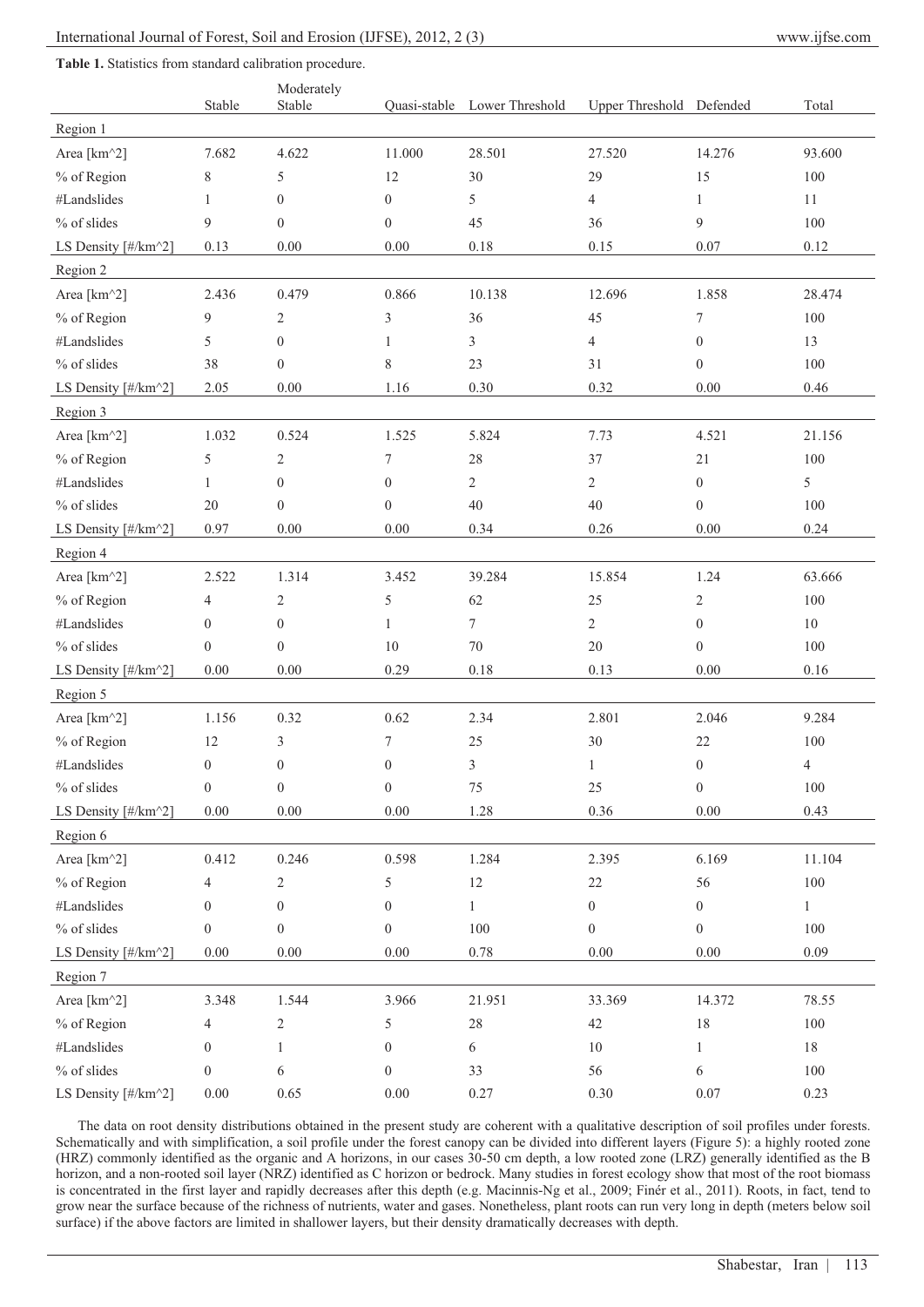$R$ egion

| Table 2. MWSR for different depth of soil (Multi-scenario SINMAP application). |  |  |  |  |  |
|--------------------------------------------------------------------------------|--|--|--|--|--|
|--------------------------------------------------------------------------------|--|--|--|--|--|

|             | $\mathbf{R}$ |                |                |                |    |    |                  |
|-------------|--------------|----------------|----------------|----------------|----|----|------------------|
| z(m)        | $\mathbf{1}$ | $\overline{2}$ | $\mathfrak{Z}$ | $\overline{4}$ | 5  | 6  | $\boldsymbol{7}$ |
| $0.05\,$    | 33           | 33             | 33             | 33             | 33 | 33 | 33               |
| 0.15        | 33           | 33             | 33             | 33             | 33 | 33 | 33               |
| 0.25        | 33           | 33             | 33             | 33             | 33 | 33 | 33               |
| 0.35        | 33           | 33             | 33             | 33             | 33 | 33 | 33               |
| 0.45        | 33           | 33             | 31             | 33             | 33 | 33 | 44               |
| 0.55        | 42           | 37             | 29             | 40             | 33 | 73 | 45               |
| 0.65        | 62           | 38             | 47             | 48             | 33 | 73 | 33               |
| 0.75        | 41           | 39             | 48             | 31             | 33 | 69 | 58               |
| 0.85        | 49           | 26             | 37             | 23             | 33 | 69 | 43               |
| 0.95        | 21           | $17\,$         | 30             | 23             | 27 | 68 | 24               |
| 1.05        | 28           | $17\,$         | 30             | 23             | 32 | 69 | 40               |
| 1.15        | 21           | 16             | 30             | 23             | 29 | 68 | 16               |
|             | 21           | 16             | 31             | 23             | 33 | 68 | 13               |
| 1.25        | 21           | 16             | 30             | 23             | 58 | 68 | 16               |
| 1.35        | 20           | 16             | 30             | 23             | 59 | 68 | 13               |
| 1.45        | 20           | 16             | 29             | 23             | 58 | 68 | 13               |
| 1.55        | 20           | 16             | 29             | 23             | 58 | 68 | 13               |
| 1.65        | 20           | 16             | 29             | 23             | 58 | 68 | 13               |
| 1.75        |              |                |                |                |    |    |                  |
| 1.85        | 20           | 16             | 29             | 16             | 58 | 68 | 13               |
| 1.95        | 20           | 16             | 29             | 16             | 58 | 68 | 13               |
| 2.05        | 20           | 16             | 29             | 16             | 58 | 68 | 13               |
| calibration | 63           | 43             | 58             | 63             | 74 | 70 | 63               |

**Table 3.** Basal and total root cohesion  $(C_{rb}$  and  $C_{rb}$ ) and total *RAR* (*RAR<sub>t</sub>*) at each most potential sliding depth; mean region slope and *C* factor threshold for each calibration region.

| ID | $Z_s(m)$ | $C_{rb}$ (kPa) |      | $C_{rt}$ (kPa) RAR <sub>t</sub> (-) | slope $(°)$ | $C \text{ min}$ (-) | $C$ max $(-)$ |
|----|----------|----------------|------|-------------------------------------|-------------|---------------------|---------------|
| 1  | 0.65     | 1.87           | 2.72 | 0.05                                | 31          | 0.17                | 0.25          |
| 2  | 0.75     | 3.51           | 4.34 | 0.07                                | 30          | 0.27                | 0.34          |
| 3  | 0.75     | 1.91           | 2.39 | 0.06                                | 28          | 0.15                | 0.18          |
| 4  | 0.65     | 1.45           | 3.83 | 0.01                                | 35          | 0.14                | 0.37          |
| 5  | 1.45     | 0.65           | 2.83 | 0.01                                | 24          | 0.03                | 0.11          |
| 6  | 0.65     | 1.8            | 2.40 | 0.06                                | 33          | 0.17                | 0.22          |
| 7  | 0.75     | 2.31           | 3.09 | 0.06                                | 34          | 0.19                | 0.25          |

RAR distribution is obviously affected by different local factors such as soil properties, species, aspect, morphology, position with respect to the main plants (Abdi et al., 2010), water availability, content of nutrients, etc. The interpretation of RAR distribution with respect to environmental factors is currently one of the topics under discussion in the scientific community, and it is beyond the objectives of the present paper .The illustrated scheme, however, is very useful in slope stability modelling, with particular reference to the potential sliding surface depth for the different forest categories.

## **Standard calibration**

Standard calibration of SINMAP was based on *T/R* and *C* estimation by means of SA plots. Figure 7 shows a good agreement between observed landslides and model results: most of the events fall into the instability classes; outliers are probably due to errors in input data and limits of the physical model, as shown by Tarolli and Tarboton (2006).

The results show that most of the forested areas fall into the unstable condition. Such a result seems to reflect the site condition of forested slopes: high steepness and tendency to accumulate subsurface flow (i.e. convergent areas).

European beech woods (region 4), in particular, are the region which appears the most prone to manifest landslides although the density of actual landslides is in the same order of magnitude as other regions (Table 1). This can be explained by difficulties in mapping past landslides in densely covered areas that reduce the ability of remote recognition and field surveys (Brardinoni et al., 2003).

Hydric forests (region 2) and deciduous coniferous forests (region 6) are well interpreted by the model; the first has a considerable amount of unstable area coupled with the maximum value in landslide density, whereas the second has the smallest unstable area and the lowest landslide density (Table 1).

The range of the holistic hydrological parameter, *T/R*, which is the same for each calibration region, is lower than that proposed by the original Authors of the SINMAP model (Pack et al., 1998; 2005), but in agreement with other studies (e.g. Meisina and Scarabelli, 2007; Deb and El-Kadi, 2009; Bischetti and Chiaradia, 2010). The interpretation of the hydrological parameters is a difficult task since it summaries different factors related to the translocation of water in soil and the influences of land use and morphology in the determination of landslide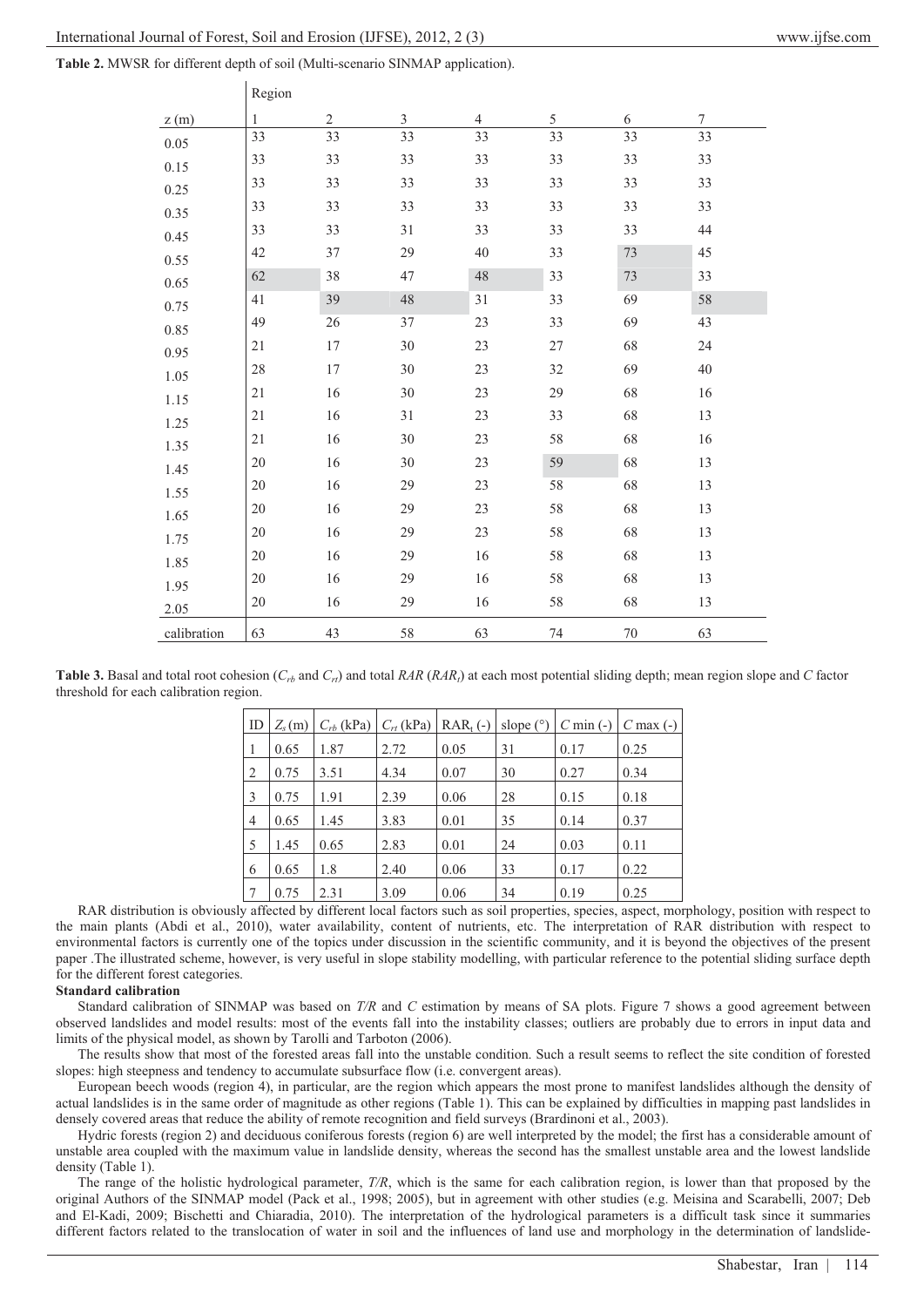triggering rain events. According to the SINMAP Authors (Pack et al., 1998; 2005) the *T/R* parameters should be read as the planar upload slope necessary to obtain near-saturation conditions.





**Figure 5.** Rooted profile schema (left) and actual case with landslide in beech woods in Val Seriana (right).

**Figure 6.** WMSR for each calibration region at different depths.

The *C* parameter assumes values similar to those reported in the bibliography (Pack et al., 1998; 2005; Meisina and Scarabelli, 2007; Bischetti and Chiaradia, 2010). Because the *C* factor includes both cohesion and the depth of the sliding surface, it is not possible to extract the actual contribution of the root system to slope stability without knowing the soil thickness.

#### **Sliding depth determination**

By adopting the multiple depth scenarios approach, the best root cohesion-sliding depth combination for each region has been obtained. This operation, which is a sort of back analysis of the past landslides in each region, was made possible by means of the use of the WMSR. The results seem to be robust in all calibration regions, except in regions 5 and 6 (anthropic "disturbed" forest and deciduous coniferous forest), where values of WMSR close to the best fitting condition extend to the maximum depth (2.05 meters), probably because of a lack of occurred landslides data.

Results show that the "best" sliding depth is always between 0.55 and 0.75 m, except in anthropic "disturbed" forest, where it is at 1.45 meters. Such findings agree with studies concerning sliding depth in forest areas (Schmidt et al., 2001; Roering et al., 2003) where sliding depths have been observed to range between 0.5 and 1 meter. In other cases, the sliding surface was hypothesized at depths up to 2 meters (e.g. Deb and El-Kadi, 2009) but study areas were located in deep volcanic soils.

In Figure 4, it can be observed that the "best" sliding depth is very close to the depth where total RAR values are less than 0.1%, except in region 5 where the difference in depth between the predicted sliding surface and the total RAR threshold is 0.2 m (see grey horizontal line in figure 4); RAR values for each sliding depth are: 0.05 (region 1), 0.07 (region 2), 0.06 (regions 3, 6 and 7), 0.01 (regions 4 and 5); the average value is 0.7 (Table 3).

At the same depths additional root cohesion values are always significant, basal root cohesion varies from 0.65 kPa (region 5) to 3.51 kPa (region 2), while total root cohesion varies from 2.40 kPa (region 6) to 4.34 (region 2), because of the influence of upper roots distribution.

In shallow landslides, it is commonly accepted that the critical depth occurs where a saturated layer rises and generally such a condition is a consequence of the combination of a permeable layer standing on another less permeable one. The presence of roots increases macropores and the richness of these last can induce great modification in the hydrological properties of soil, i.e. conductivity (Macinnis-Ng et al., 2009).

Under the above assumptions, the hypothetical sliding surface can be traced at soil depth corresponding to 0.1% of total RAR.

#### **Conclusive remarks**

The use of a spatially distributed model permits us to analyse the risk susceptibility for shallow landsliding. In this paper, the stability model SINMAP was applied to a mountainous area in order to include soil reinforcement exerted by root systems of forest species, drawing some advantages in respect to standard applications.

First of all, standard calibration of SINMAP can be carried out for both single and multiple regions calibration. In general, a multiple regions calibration approach should be preferred in order to account for spatial heterogeneity in hydrologic and geotechnical soil properties, but it requires more landslide data than the single region approach. In such a perspective, the present work shows that forest categories can be effective in identifying the different regions, where model parameters can be considered uniform.

The results obtained, moreover, according to the literature (e.g. Meisina and Scarabelli, 2007; Deb and El-Kadi, 2009; Bischetti and Chiaradia, 2010) show that SINMAP is more sensitive to the *C* than the *T/R* factor. The estimation of *C*, as a consequence, is a relevant issue in applying SINMAP and the use of information concerning root cohesion values with respect to depth has been proven to be very useful in order to estimate *C* without calibration, limiting the request of landslide data.

In each forest region, root cohesion values can be added to soil cohesion (if present), whereas the potential sliding surface can be derived from the analysis of *RAR* decay. The change in *RAR* values, in fact, seems to represent also a change in hydraulic conductivity which induces water accumulation at a depth where the transition from a densely rooted layer to a less densely rooted one occurs. The consequent saturation combined with a decrease in root cohesion makes such a depth the most probable for sliding.

In our case, for different forest categories, taking the sliding surface at the depth where *RAR* values drop below 0.1% led to the same model performance (quantitatively measured by MWSR) as that obtained by standard calibration.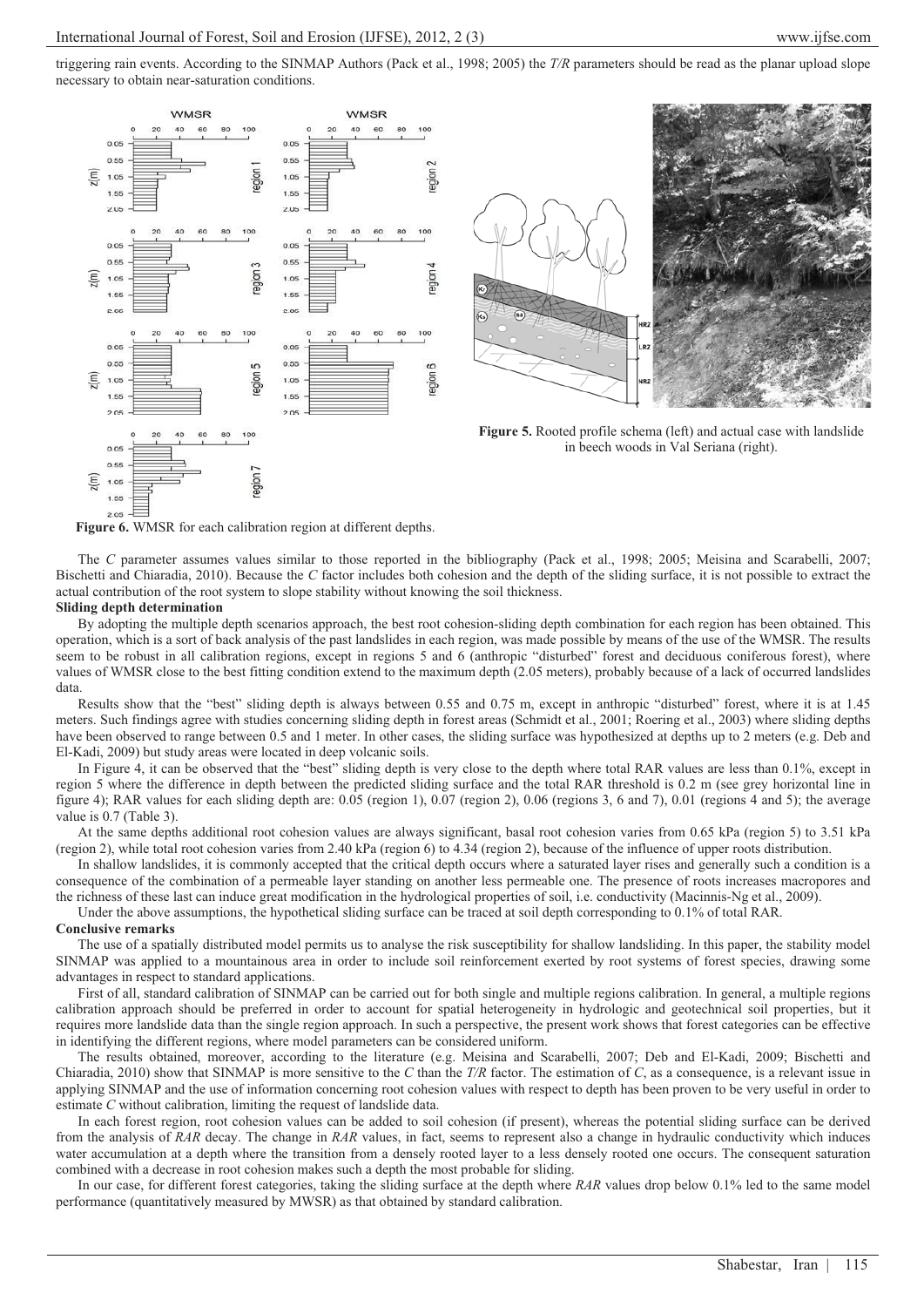The advantage of such an approach consists in the possibility of using the multiple region approach also when data on observed landslides are scarce and only one region can be considered. In such cases, in fact, data could be used to calibrate the *T/R* factor range for the whole area, whereas forest categories could be used to estimate the *C* factors for the different regions.





The findings of the present work on the potential sliding depth and root cohesion values at different depths can be used regardless of the stability model adopted.

The linkage between forest categories and sliding depth and root cohesion, finally, can be used by foresters and decision-makers in order to adopt management strategies for forest areas prone to shallow landsliding.

# **Acknowledgements**

Data on root cohesion for the considered forest categories was obtained through the Project SISIFO granted by Regione Lombardia-DG Agricoltura. We thank Thomas Epis, Emanuele Morlotti, Eric Spelta and Marta Stropeni for field and laboratory work.

#### **References**

AA.VV. (2008). Progetto strategico di potenziamento e collegamento dei demani sciabili dell'alta Val Seriana e della Val di Scalve. Analisi degli aspetti ambientali, progetto preliminare. (A design project to extend alpine skiing areas in the higher portion of the watershed; in Italian)

Abdi E., Majnounian B., Genet M. & Rahimi H. (2010). Quantifying the effects of root reinforcement of Persian Ironwood (Parrotia persica) on slope stability; a case study: Hillslope of Hyrcanian forests, northern Iran. Ecological Engineering 36: 1409–1416. DOI: 10.1016/j.ecoleng.2010.06.020.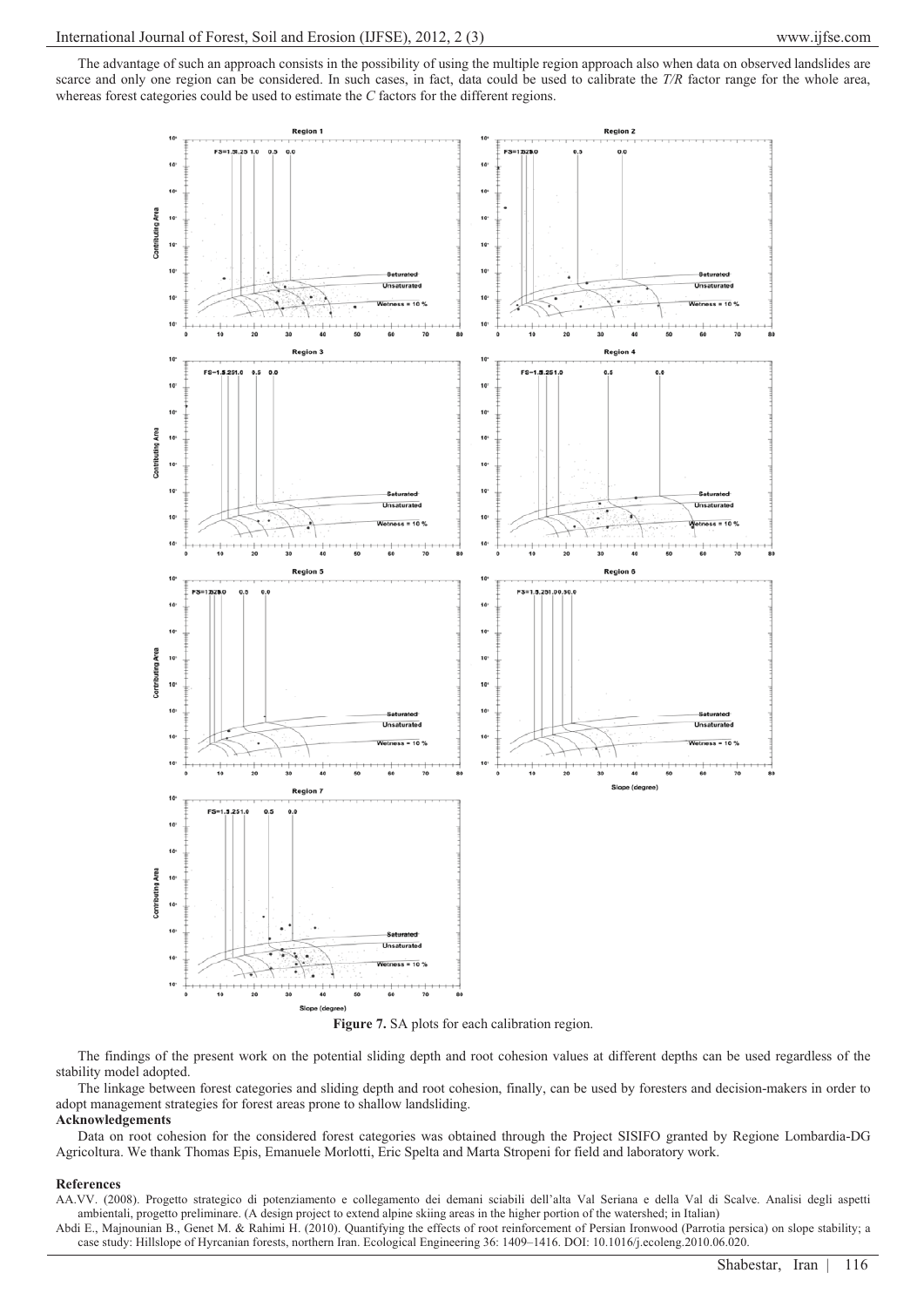Abernethy B. & Rutherfurd J.D. (2001). The distribution and strength of riparian tree roots in relation to riverbank reinforcement. Hydrological Processes 15: 63- 79. DOI: 10.1002/hyp.152.

Bathurst J.C., Bovolo C.I. & Cisneros F. (2010). Modeling the effect of forest cover on shallow landslides at the river basin scale. Ecological Engineering 36: 317– 327. DOI:10.1016/j.ecoleng.2009.05.001.

Beven K.J. & Kirkby M.J. (1979). A physically based variable contributing area model of basin hydrology. Hydrological Sciences Bulletin 24(1): 43-69.

Bischetti G.B. & Chiaradia E.A. (2010). Calibration of distributed shallow landslides models in forested landscapes. Journal of Agricultural Engineering 41(3): 23- 35. ISSN 1974-7071.

Bischetti G.B., Bonfanti F. & Greppi M. (2003). Misura della resistenza alla trazione delle radici: apparato sperimentale e metodologia d'analisi. Quaderni di Idronomia Montana 241(1) (Measurement of the tensile strength of roots: experimental apparatus and test methodology; in Italian).

Bischetti G.B., Chiaradia E.A., Epis T. & Morlotti M. (2009). Root cohesion of forest species in the Italian Alps. Plant and Soil 324: 71–89. DOI: 10.1007/s11104- 009-9941-0.

Bischetti G.B., Chiaradia E.A., Simonato T., Speziali B., Vitali B., Vullo P. & Zocco A. (2005). Root strength and root area ratio of forest species in Lombardy (Northern Italy). Plant and Soil 278: 11–22. DOI: 10.1007/978-1-4020-5593-5\_4.

Borga M., Fontana G.D. & Cazorzi F. (2002). Analysis of topographic and climatic control on rainfall-triggered shallow landsliding using a quasi-dynamic wetness index. Journal of Hydrology. 268(1–4): 56–71. DOI:10.1016/S0022-1694(02)00118-X.

Brardinoni F., Slaymaker H.O. & Hassan M.A. (2003). Landslide inventory in a rugged forested watershed: a comparison between air-photo and field survey data. Geomorphology 54: 179–196. DOI:10.1016/S0169-555X(02)00355-0.

Brisson J. & Reynolds J.F. (1994). The effect of neighbours on root distribution in a Creosotebush (Larrea tridentate) population. Ecology 75: 1693–1702. DOI: 10.1111/j.1365-2745.2009.01500.x.

Burke M.K. & Raynal D.J. (1994). Fine root growth phenology, production and turnover in a northern hardwood forest ecosystem. Plant and Soil 162: 135–146. DOI: 10.1007/ BF01416099.

Cammeraat E., van Beek R. & Kooijman A. (2005). Vegetation succession and its consequences for slope stability in SE Spain. Plant and Soil 278: 135–147. DOI: 10.1007/s11104-005-5893-1.

Carrara A., Cardinali M., Guzzetti F. & Reichenbach P. (1995). GIS technology in mapping landslide hazard in Geographical Information Systems. In: Assessing Natural Hazards, Carrara A., Guzzetti F. (eds). Kluwer, 1995, The Netherlands, 135 – 175.

Casadei M., Dietrich W.E. & Miller N.L. (2003). Testing a model for predicting the timing and location of shallow landslide initiation in soil-mantled landscapes. Earth Surface Processes and Landforms 28(9): 925–950. DOI: 10.1002/esp.470.

Casper B.B., Schenk H.J. & Jackson R.B. (2003). Defining a plant's belowground zone of influence. Ecology 84: 2313–2321. DOI:10.1890/02-0287.

Ceriani M. & Fossati D. (2006). Inventario dei Fenomeni Franosi in Lombardia Regione Lombardia. D.G. Protezione civile, Programma delle Ricerche Strategiche (Inventory of landslides in Lombardy Region; in Italian) .

Claessens L., Schoorl J.M. & Veldkamp A. (2007). Modelling the location of shallow landslides and their effects on landscape dynamics in large watersheds: An application for Northern New Zealand. Geomorphology. 87: 16–27. ISSN 0169-555X.

Collison A.J.C. & Anderson M.G. (1996). Using a combined slope hydrology/stability model to identify suitable conditions for landslide prevention by vegetation in the humid tropics. Earth Surface Processes And Landforms 21(8): 737–747. DOI: 10.1002/(SICI).

Coppin N.J. & Richards I.G. (1990). Use of Vegetation in Civil Engineering. Butterworths: London.

Crosta G., Ambrosi C., Agliardi F., Frattini P. et al. (2004). Studio geologico, geotecnico, geomeccanico e di pericolosità del versante fronte lago comprendente i comuni di Colico, Dervio, Dorio e Bellano. Regione Lombardia (Geological, geotechnical, geomechanical and danger study of the slope facing the lake covering the municipalities of Colico, Dervock, Dorio and Bellano; in Italian).

Danjon F., Barker D.H., Drexhage M. & Stokes A. (2008). Using three-dimensional plant root architecture in models of shallow-slope stability. Annals of Botany. 101: 1281–1293. DOI: 10.1093/aob/mcm199.

Dhakal A.S. & Sidle R.C. (2003). Long-term modelling of landslides for different forest management practices. Earth Surface Processes and Landforms. 28: 853– 868. DOI: 10.1002/esp.499.

Deb S.K. & El-Kadi A.I. (2009). Susceptibility assessment of shallow landslides on Oahu, Hawaii, under extreme-rainfall events. Geomorphology 108: 219–233.

DOI: 10.1016/j.geomorph.2009.01.009.<br>trich W.E. & Montgomery D Dietrich W.E. & Montgomery D.R. (1998). SHALSTAB: A digital terrain model for mapping shallow landslide potential. http://calm.geo.berkeley.edu/geomorph//shalstab/theory.htm (last visited: 1 April 2011).

Dietrich W.E., Wilson C.J., Montgomery D.R. & McKean J. (1993). Analysis of erosion thresholds, channel networks and landscape morphology using a digital terrain model. Journal of Geology 101: 161–180.

Docker B.B. & Hubble T.C.T. (2008). Quantifying root-reinforcement of river bank soils by four Australian tree species. Geomorphology 100 (3-4): 401-418. doi:10.1016/j.geomorph.2008.01.009.

Duan J. & Grant G.E. (2000). Shallow landslide delineation for steep forest watersheds based on topographic attributes and probability analysis. In Terrain Analysis: Principles and Applications, Wilson JP, Gallant JC (eds.). Wiley & Sons: New York; 311-329.

Faser E.C., Lieffers V.J. & Landhäusser S.M. (2005). Age, stand density, and tree size as factor in root and basal grafting of lodgepole pine. Canadian Journal of Botany 83: 983–988. DOI:10.1139/b05-048.

Finer L., Ohashi M., Noguchi K. & Hirano Y. (2011). Factors causing variation in fine root biomass in forest ecosystems. Forest Ecology and Management 261: 265–277. DOI:10.1016/j.foreco.2010.10.016.

Geertsema M. & Pojar J.J. (2007). Influence of landslides on biophysical diversity - A perspective from British Columbia. Geomorphology 89 (1-2): 55-69. DOI:10.1016/j.geomorph.2006.07.019.

Gray D.H. & Sotir R.B. (1996). Biotechnical soil bioengineering slope stabilization: a practical guide for erosion control. Wiley: New York.

Greenway D.T. (1987) Vegetation and slope stability. In Slope Stability. Eds. M G Anderson & K S Richards pp. 187–230. John Wiley, New York, USA.

Guan H., Simunek J., Newman B.D. & Wilson J.L. (2010). Modelling investigation of water partitioning at a semiarid ponderosa pine hillslope. Hydrological Processes 24: 1095-1105. DOI: 10.1002/hyp.7571.

Hales T.C., Ford C.R., Hwang T., Vose J.M. & Band L.E. (2009). Topographic and ecologic controls on root reinforcement. Journal of Geophysical Research 114: F03013. DOI: 10.1029/2008JF001168.

Hammond C., Hall D., Miller S. & Swetik P. (1992). Level I, stability analysis (LISA) documentation for version 2.0. General Technical Report INT-285. USDA For Serv Intermt Res Stn.

Hencher S.R. (2010). Preferential flow paths through soil and rock and their association with landslides. Hydrological Processes 24: 1610–1630. DOI: 10.1002/hyp.7721.

Huabin W., Gangjun L., Weiya X. & Conghui W. (2005). GIS-based landslide hazard assessment: an overview. Progress in Physical Geography 29: 548-567. DOI: 10.1191/0309133305pp462ra.

Huang J.C., Kao S.J., Hsu M.L. & Lin J.C. (2006). Stochastic procedure to extract and to integrate landslide susceptibility maps: an example of mountainous watershed in Taiwan. Natural Hazards and Earth System Sciences 6: 803-815. DOI:10.5194/nhess-6-803-2006.

Hucida T., Kosugi K. & Mizuyama T. (2001). Effects of pipeflow on hydrological process and its relation to landslide: a review of pipeflow studies in forested headwater catchments. Hydrological Processes 15: 2151–2174. doi 10.1002/hyp.281.

Keim R.F. & Skaugset A.E. (2003). Modelling effects of forest canopies on slope stability. Hydrological Processes 17: 1457–1467.

Kuriakose S.L., van Beek L.P.H. & van Westen C.J. (2009). Parameterizing a physically based shallow landslide model in a data poor region. Earth Surface Processes and Landforms 34(6): 867-881. DOI: 10.1002/esp.1794.

Loades K.W., Bengough A.G., Bransby M.F. & Hallett P.D. (2010). Planting density influence on fibrous root reinforcement of soils. Ecological Engineering 36: 276-284. DOI:10.1016/j.ecoleng.2009.02.005.

Macinnis-Ng C.M.O., Fuentes S., O'Grady A.P., Palmer A.R., Taylor D., Whitley R.J., Yunusa I., Zeppel M.J.B. & Eamus D. (2009). Root biomass distribution and soil properties of an open woodland on a duplex soil. Plant and Soil 327(1-2): 377-388. DOI: 10.1007/s11104-009-0061-7.

Marston R.A. (2010). Geomorphology and vegetation on hillslopes: interactions, dependencies and feedback loops. Geomorphology 116: 206-217. DOI:10.1016/j.geomorph.2009.09.028.